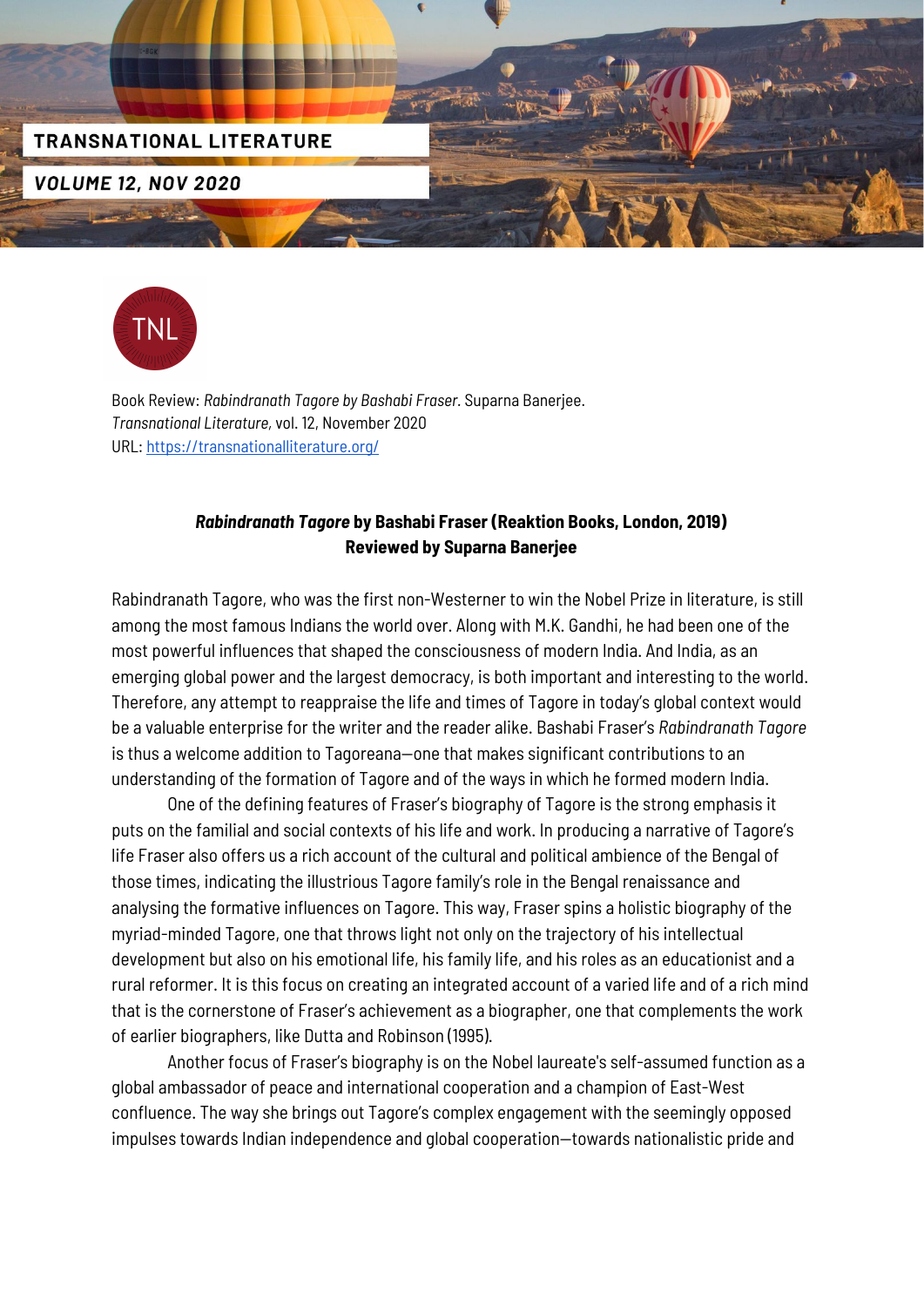admiration of British culture—is rather interesting, and this forms one of the finer points of the book.

The biography unfolds through twelve chapters, starting from an account of the ancestral family of Tagore that traces the roots of their unconventionality and dynamism to their social history. Then comes an engaging description of Rabindranath's childhood in the bustling Tagore household that gives us a sense of the matrix in which child Rabi's sensitive, lonely mind germinated. Also, we are given an idea of how Tagore came to develop a taste for freedom. In the course of the book we see how this predilection for freedom—personal, political, and of the mind—characterised Tagore's words and actions.

The life-narrative thereafter progresses through concise yet enlightening accounts of Tagore's visit to England for education, the years spent as the overseer of the family's estates at Silaidaha, his educational innovations and rural reconstruction work around Shantiniketan and Sriniketan in Bolpur, his being catapulted onto the world stage after the Nobel win, his involvement with the Indian nationalist movement and the renunciation of knighthood in the wake of the Amritsar massacre, and his late years in Shantiniketan as the "Gurudev" of his "ashram". In the course of this well laid-out narrative we get a fair glimpse of a life less ordinary, marked by a constant and varied creativity, diverse practical activities on the local, national, and global levels, and interesting meeting of minds in the form of acquaintances with outstanding men and women of the times, including William Rothenstein, C. F. Andrews, Romain Rolland, W. B. Yeats, Albert Einstein, Jagadish Chandra Bose and, above all, M. K. Gandhi.

Indeed, one high point of the book is Fraser's delineation of the relationship and the exchange of ideas between Tagore and Gandhi in chapter nine. What emerges is a dialectic of deep mutual respect and honest intellectual interchange on a range of socio-political issues--like the ethical valence of non-cooperation as a political tool, the desirability of nationalistic traditionalism, and the right approach towards modern science. Despite Tagore's differences with Gandhi over these issues, they met on a level, we learn, as humanists who believed in the moral worth of the principle of non-violence and as fellow countrymen deeply interested in the upliftment of the poverty stricken, uneducated masses of India.

Another point of especial interest to Tagore enthusiasts would be Fraser's rendition, in chapter one, of the much maligned relationship between the poet and Kadamvari Devi, his youngest sister-in-law or "*Chhoto Bouthan*". The unconventional bond was marked by Kadamvari's nurturance and mental stimulation of the budding poet and an ardent admiration and devotion on the part of Tagore. It was a rare sort of friendship that was at once exalted and homely, cerebral and emotional. Fraser brings out the elusive beauty of their bond in a way that should do much to remove the stigma some people still like to attach to it.

The penultimate chapter brings out Tagore's modernity as a champion of international exchange and cooperation, East-West confluence, techno-scientific development, and a forward looking sense of what today we call environmentalism. We are also shown how, despite being in favour of scientific advancement and confluence of cultures, Tagore foresaw the dangers, physical and cultural, of rampant modernisation and the blind aping, in Asia, of Western mores and modes.